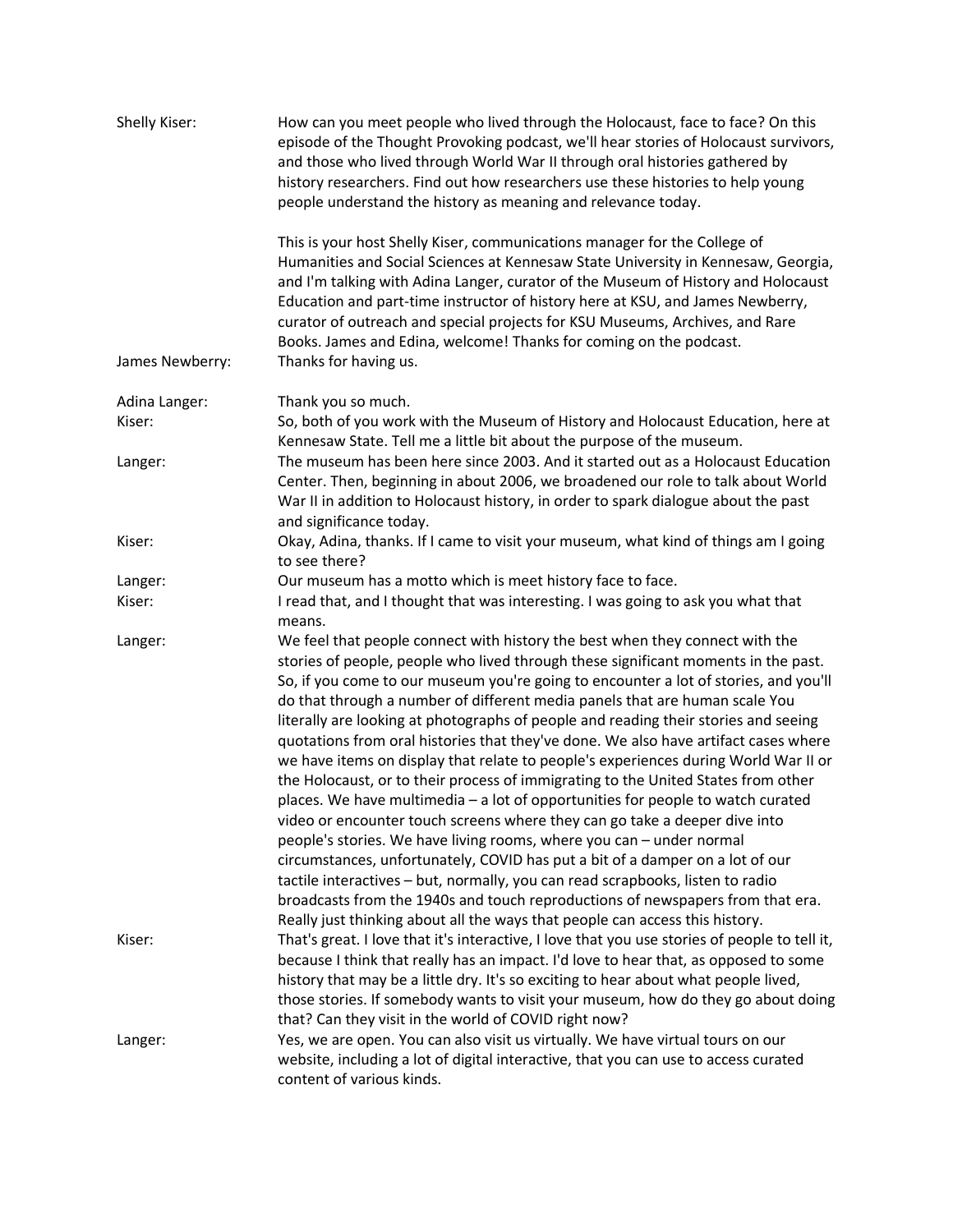| Kiser:          | So, for some of our listeners that are all the way on the other side of the world,<br>they can still come and see your museum. I will put a link to your museum in the<br>episode description, so people who want to go and visit can do that. One of the<br>things you do as part of your research here at the museum is collect oral histories.<br>Can you tell us, what exactly is an oral history?                                                                                                                                                                                                                                                                                                                                                                                                                                                                                                                                                                                                                                                                                                                                                                                                                                                                                                                                                                                                                                                                                                                                                                                                                     |
|-----------------|----------------------------------------------------------------------------------------------------------------------------------------------------------------------------------------------------------------------------------------------------------------------------------------------------------------------------------------------------------------------------------------------------------------------------------------------------------------------------------------------------------------------------------------------------------------------------------------------------------------------------------------------------------------------------------------------------------------------------------------------------------------------------------------------------------------------------------------------------------------------------------------------------------------------------------------------------------------------------------------------------------------------------------------------------------------------------------------------------------------------------------------------------------------------------------------------------------------------------------------------------------------------------------------------------------------------------------------------------------------------------------------------------------------------------------------------------------------------------------------------------------------------------------------------------------------------------------------------------------------------------|
| Newberry:       | Sure, I'll take that one. We've actually been recording oral history since about 2013,<br>and we can go into a little more depth about that in just a bit. But oral history, for<br>us, is recording the past through the accounts of people who experienced it<br>firsthand. We want to know what people went through, what their experiences<br>were like, because no two experiences were the same. Oral history as a primary<br>source from the past gives us additional meaning that you might not necessarily get<br>from a newspaper article printed during World War II or during the Holocaust. Even<br>a journal which has so many personal feelings, doesn't have the time that has<br>passed since the event for a person to reflect on what their experience has meant<br>to them and how it impacted their lives. So, that's what oral history means to us.<br>It's a historical methodology, a practice to use for research and to contribute to our<br>understandings of the past, but it's also a very human practice between two people<br>sitting in a room and one person asking the questions, and one person answering.                                                                                                                                                                                                                                                                                                                                                                                                                                                                              |
| Kiser:          | And you don't just do audio, you have a video too. I think that that really brings it to<br>life. You get to see the person talking about it, see the emotion in the face, hear<br>their emotion. And it gives you a sense of what happens.                                                                                                                                                                                                                                                                                                                                                                                                                                                                                                                                                                                                                                                                                                                                                                                                                                                                                                                                                                                                                                                                                                                                                                                                                                                                                                                                                                                |
| Newberry:       | Right, absolutely. That's one of the strengths I think of our oral history program. We<br>let young people, fifth through twelfth grade primarily, look at these videos online.<br>We have our educators here at the museum use them in museum presentations,<br>classroom activities, and school presentations, and they really enrich both the<br>general standards that teachers are teaching, but also people's interaction with<br>history. They understand that it's alive and that it has meaning and relevance today.                                                                                                                                                                                                                                                                                                                                                                                                                                                                                                                                                                                                                                                                                                                                                                                                                                                                                                                                                                                                                                                                                              |
| Kiser:          | Speaking about meaning and relevance, I really liked one of the oral histories that I<br>want to play here. It's from Andrew Kassler. Am I saying that right? He is a<br>Holocaust survivor, and I thought his video was very impactful. So I want to play the<br>audio and hear something he said.                                                                                                                                                                                                                                                                                                                                                                                                                                                                                                                                                                                                                                                                                                                                                                                                                                                                                                                                                                                                                                                                                                                                                                                                                                                                                                                        |
| Andrea Kassler: | When I started to speak, I always said that I lost 80% of my family in these camps<br>and I really had no idea what 80% of my family was. It sounded like a good number.<br>My mother was down here, visiting from New York, and HBO was showing the<br>Simon Wiesenthal story, "The Murderer Amongst Us." And in that movie, Simon<br>Wiesenthal's daughter asks him, why they don't we have a lot of family? Why<br>during holidays, bar mitzvahs, things like that, don't we have aunts, uncles,<br>grandparents and so on? And he explains to her that they lost over 70 members of<br>their family during the Holocaust. And I glanced over at my mother and she's no<br>longer watching the movie. I said, "Mama, what are you doing?" She says, "I'm<br>counting." I said, "What in heaven's name are you counting?" She said, "Well, I can<br>only remember 120." And that's when it came into full realization for me that 80%<br>was 120 of my family members who were murdered in these camps. They don't<br>have a voice anymore. They have no one to speak for them. So, that's why I go<br>speak. I've become their voice. Unfortunately, there's a lot of Holocaust denial<br>going on, as people are saying that there was no such thing as the Holocaust, that<br>this is all a Zionist Jewish fabrication. Unfortunately, it's not. We are losing our<br>survivors. Our survivors are getting old. At 73, I am one of the youngest survivors<br>from the Breman. We're getting second generation and third generation involved<br>now, as speakers. It is important that the Holocaust not be forgotten. |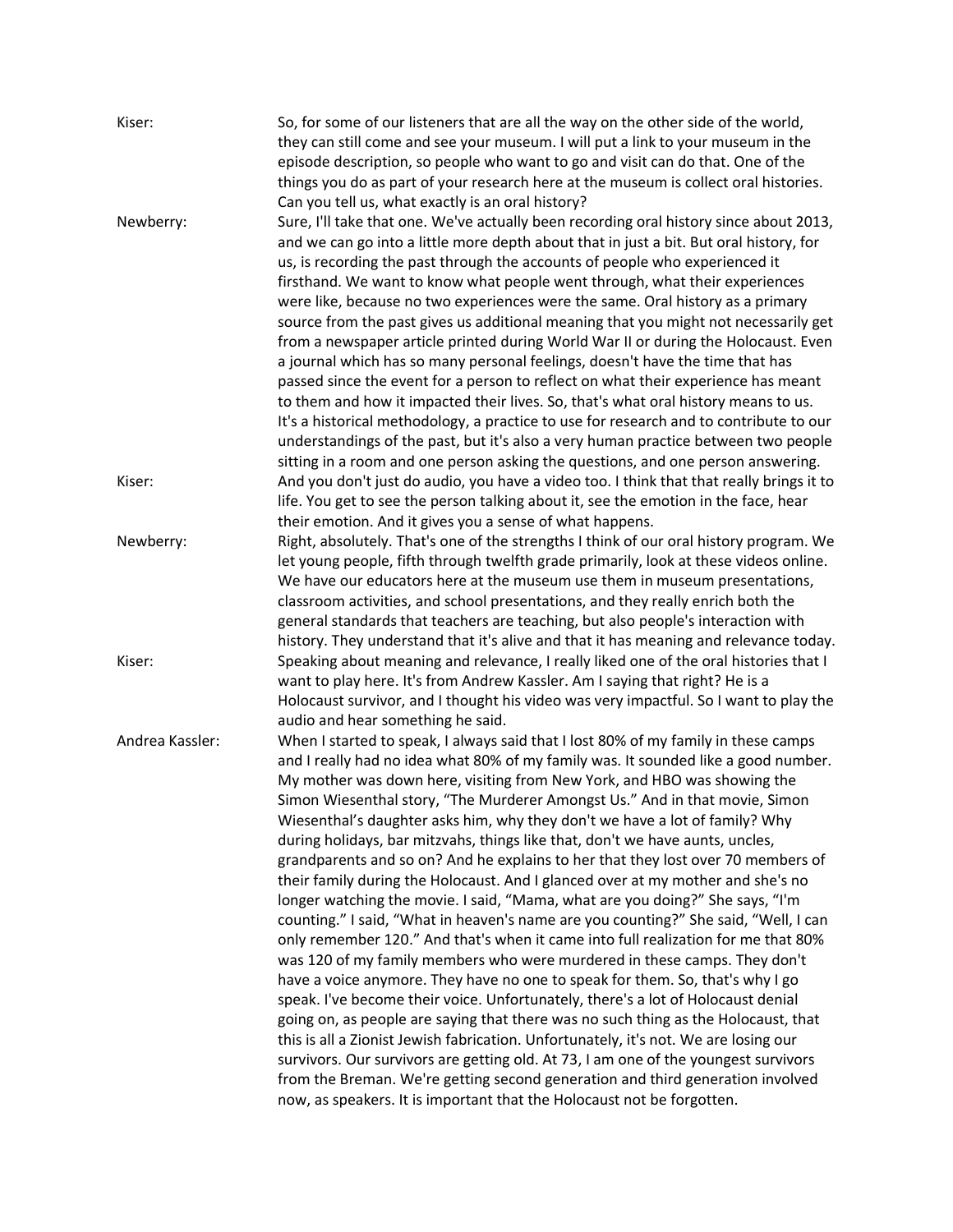| Kiser:    | So, that is a real powerful thing. It just touched me when he said the part about<br>being the voice of the dead. Is that what you mean when you talk about oral<br>histories?                                                                                                                                                                                                                                                                                                                                                                                                                                                                                                                                                                                                                                                               |
|-----------|----------------------------------------------------------------------------------------------------------------------------------------------------------------------------------------------------------------------------------------------------------------------------------------------------------------------------------------------------------------------------------------------------------------------------------------------------------------------------------------------------------------------------------------------------------------------------------------------------------------------------------------------------------------------------------------------------------------------------------------------------------------------------------------------------------------------------------------------|
| Langer:   | For people who are telling their own stories there is this opportunity, like James<br>was saying, to reflect on the significance of this lived experience for the rest of their<br>lives. When we're doing interviews, although we do go through the primary time<br>period that we're focusing on, we always give our interviewees an opportunity to<br>kind of sum up at the end why they think that students should learn about this<br>history. So is their chance to just talk about the importance of their own story and<br>how it fits into these bigger stories.                                                                                                                                                                                                                                                                    |
| Kiser:    | This is Shelly Kiser, I'm the host of the Thought Provoking podcast and<br>communications manager for the College of Humanities and Social Sciences at<br>Kennesaw State University in Kennesaw, Georgia, just outside Atlanta. Kennesaw<br>State is the second largest university in the state, with over 41,000 students. It's a<br>Carnegie-designated R2 doctoral research institution, placing us among an elite<br>group of only 6% of U.S. colleges and universities with an R1 or R2 status. The<br>College of Humanities and Social Sciences is the largest college at KSU with over<br>400 faculty members and over 8,000 students. It houses 11 departments and<br>schools with more than 80 programs of study. Our show features the amazing<br>researchers in our college, and they're amazing, and thought-provoking research. |
| Langer:   | You were talking about emotion before. One of the big challenges when<br>interviewing people is knowing when to be quiet and let them really think through<br>something that might have been particularly impactful or even painful and not try<br>to fill the silence. Let them get through that emotion. And that often produces<br>these really resonant moments for people who are viewing those oral histories<br>later.                                                                                                                                                                                                                                                                                                                                                                                                                |
| Newberry: | And I would just add to what Edina is saying that that's one of the distinctions that<br>really helps to clarify oral history as a practice. It's not journalism. It's not, just the<br>facts. It's about asking a person to reflect on things and letting them talk about it<br>and letting them speak about it and having it recorded. That's the central thrust of<br>oral history.                                                                                                                                                                                                                                                                                                                                                                                                                                                       |
| Langer:   | One other thought: You were asking specifically about Andre and that conception<br>of being the voice of the past. For us as oral historians, as historians and museum<br>curators and educators, we are very much aware of the age of many of those whom<br>we want to interview about this period of World War II and the Holocaust, and that<br>this moment is kind of passing. So we feel this responsibility for being that voice for<br>the stewardship of these stories is in some ways passing from the individuals who<br>can give testimony to those of us who are holding that testimony and sharing it<br>with the public. So. it's a really big responsibility that I think we all feel.                                                                                                                                        |
| Kiser:    | I like that idea of stewardship of these stories because when you listen to these<br>stories, they're very impactful. And these people are older. They've been through a<br>lifetime with rich experiences, and it also must be somewhat painful for them to<br>talk about these very traumatic experiences. But they're going out of their comfort<br>zone to speak about things because it has meaning for people.                                                                                                                                                                                                                                                                                                                                                                                                                         |
| Newberry: | Absolutely. And just in a practical way, sometimes for those survivor speakers that<br>we've worked with in past, some may not be comfortable sharing their stories in<br>front all groups on a daily basis. We certainly have some people who want to talk to<br>everybody and love talking to students. But for those who don't, the videos allow<br>us to share their story much more widely without compromising their emotional                                                                                                                                                                                                                                                                                                                                                                                                         |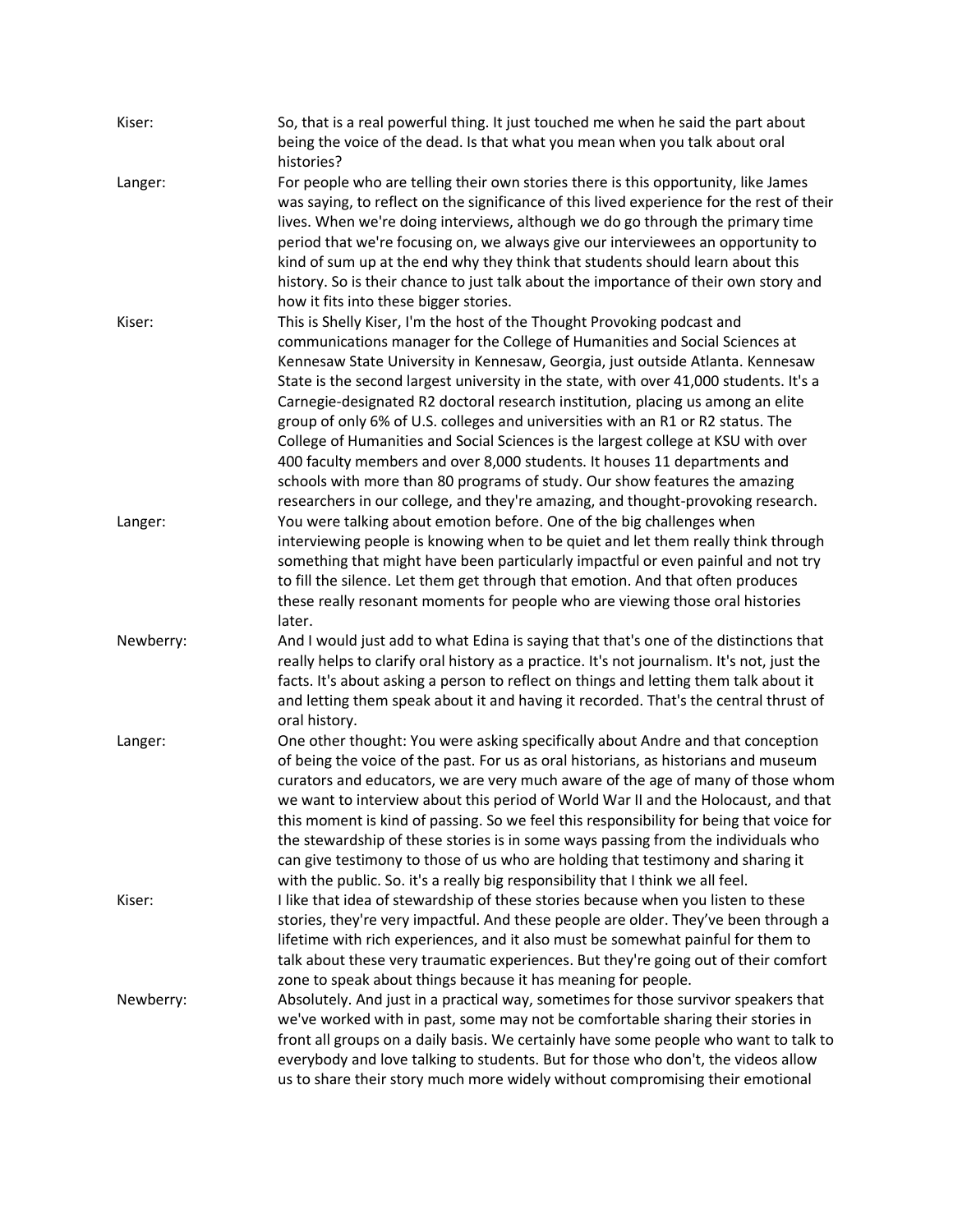|           | connection to those past events, which are quite real for them. That's something<br>that the oral history program has allowed for.                                       |
|-----------|--------------------------------------------------------------------------------------------------------------------------------------------------------------------------|
| Kiser:    | That's a very good point, yeah. You have as part of this oral history the Legacy                                                                                         |
|           | series which Andre Kassler's story is a part of, and he's a Holocaust survivor. Why                                                                                      |
|           | did you decide to research the Holocaust and Holocaust survivors and people that                                                                                         |
|           | knew them?                                                                                                                                                               |
| Newberry: | Sure, that's a great question, and that really goes back to the origins of the program                                                                                   |
|           | back in November 2013. That's when I was tasked with recording some of those                                                                                             |
|           | survivor speakers that we were working with at that time for the reasons that Edina                                                                                      |
|           | spoke about - many of them were advancing in age. And to be very honest since I                                                                                          |
|           | started this program, my fellow staff members and I have experienced the passing                                                                                         |
|           | of some of these really special people. As we got to know them over the years and                                                                                        |
|           | were working with many of them, we said, "We need to record these stories." A                                                                                            |
|           | few of them had recorded with some other local institutions but we felt that it was                                                                                      |
|           | a benefit to re-record in some cases and then to find new individuals that we could                                                                                      |
|           | record and preserve permanently in the Kennesaw State University Archives. So,                                                                                           |
|           | starting in November 2013, I sat down with four gentlemen Holocaust survivors                                                                                            |
|           | including Andre, Murray Lynn, Norbert Friedman, and Herbert Cohen - men who                                                                                              |
|           | had told their stories for years and who were fairly comfortable. We got those                                                                                           |
|           | stories recorded, and that really set the ball rolling. Since then - I know Edina can                                                                                    |
|           | speak to this - we've recorded north of 70 individuals for the Legacy series. It very                                                                                    |
|           | quickly took shape around three groups of individuals: Holocaust survivors, WWII                                                                                         |
|           | veterans and homefront workers. We felt that through telling the stories of those                                                                                        |
|           | three groups of individuals, we could get at the complexity of the Holocaust and                                                                                         |
|           | WWII experience, the breadth of it with no two experiences being the same and                                                                                            |
|           | help 5th through 12th grade educators supplement their units on these huge global                                                                                        |
|           | cataclysms that are hard for kids to get their minds around.                                                                                                             |
| Kiser:    | Definitely. Can you tell us what type of experiences or what type of stories you<br>collect? Is it just people that have been in the camps? Can you tell us a little bit |
|           | more about the different types of stories?                                                                                                                               |
| Langer:   | Absolutely. The definition of a Holocaust survivor, I would say, has evolved over                                                                                        |
|           | time. It depends on who you talk to and how internal to the community of people                                                                                          |
|           | who experienced this moment in time, how inside they are versus a little bit further                                                                                     |
|           | out. Our institution takes a slightly broader definition than some. We include                                                                                           |
|           | children who were hidden. For example, Andre Kessler was hidden by his mother in                                                                                         |
|           | their family apartment with help from the superintendent, and they didn't know                                                                                           |
|           | that he was actually also hiding another family. It was very well taken care of. He                                                                                      |
|           | went through that period, experienced hardship, ate nothing but what he calls                                                                                            |
|           | mamaliga, which is like a cornmeal mush, and made it out the other side. But he                                                                                          |
|           | did not go to a camp. He did not have that experience, although his father did. We                                                                                       |
|           | also include someone like Herschel Greenblatt, who was another child survivor,                                                                                           |
|           | whose family was involved with partisans in caves underneath the Ukraine. He was                                                                                         |
|           | born in a cave in the Ukraine, but his childhood really happened, primarily in                                                                                           |
|           | displaced persons camps. That's where his memory of the experience starts to be                                                                                          |
|           | the strongest. But we record even grandchildren of survivors, people who are                                                                                             |
|           | interested in being the memory keeper for their family. I think that that's given us                                                                                     |
|           | the opportunity to get very rich family stories. One of the more recent ones we've                                                                                       |
|           | recorded was with a woman named Susan Hyneman Bowman, whose mother was                                                                                                   |
|           | placed on a Kindertransport to England, right after Kristallnatch, along with one of                                                                                     |
|           | her sisters. Her other two sisters and parents ended up on the M.S. St. Louis, which                                                                                     |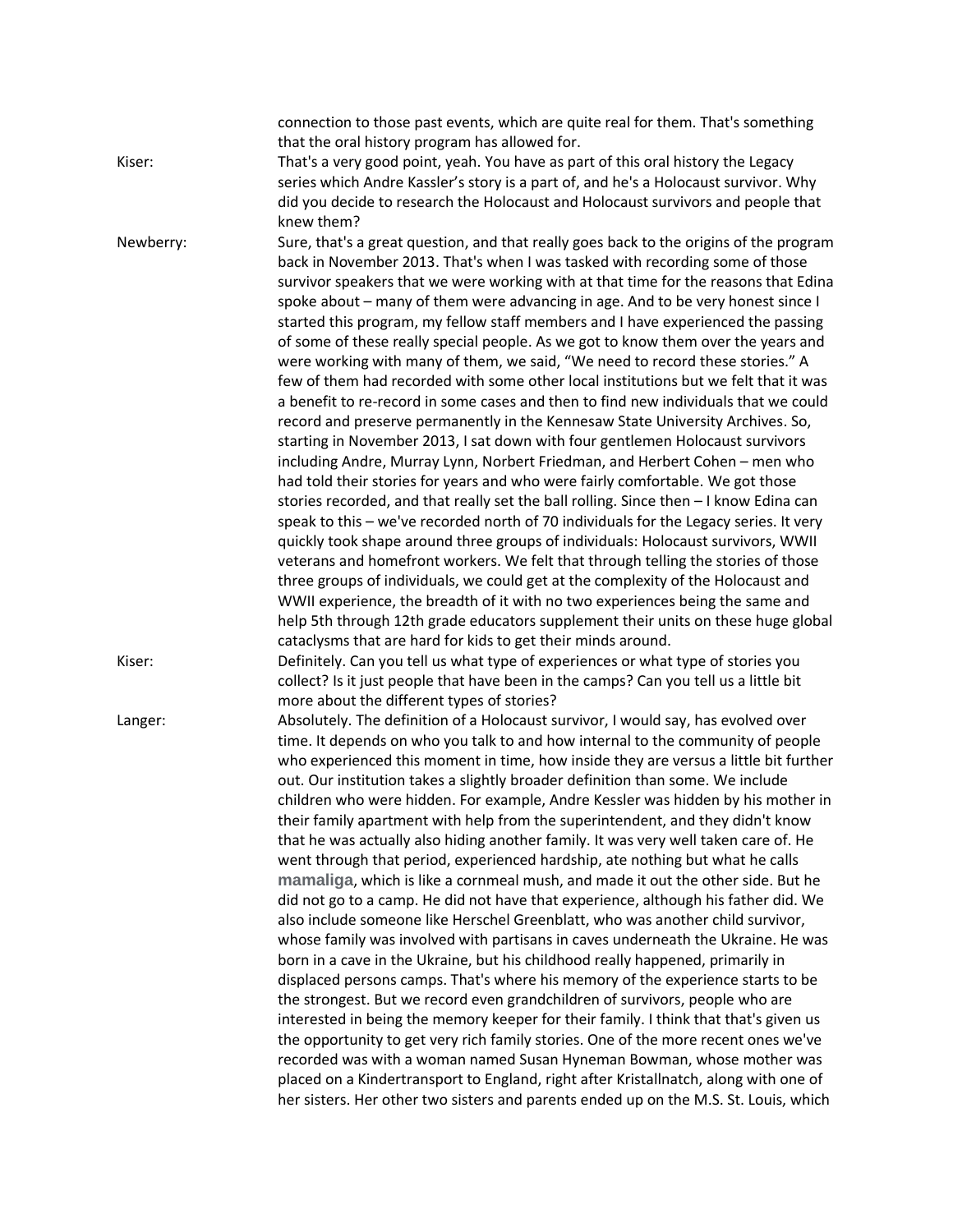| Kiser:             | is a story that we actually tell in an exhibit that just opened in in spring of 2020. It's<br>these multi-generational stories that lend our program a particular richness. They<br>touch on other topics, too, like immigration, for example. We actually started a<br>spin-off project in 2018 called Immigrant Stories, in part because there were so<br>many of these Holocaust survivors' stories, and to some extent, post-war stories of<br>women who had married American servicemen and came to United States. These<br>are immigrant stories, too, and they have a lot in common with immigration stories<br>across time. So, this became an opportunity to expand into a slightly broader theme<br>for the museum.<br>How have some COVID-19 graphs misrepresented data, and how does the quality of<br>those graphics and information impact our view of the information and our<br>behavior? We'll find out next month as I talk with Dr Sarah Doan, assistant<br>professor of technical communication here at Kennesaw State University. We'll<br>learn how visualizations, like charts, graphs and maps, helped birth the modern<br>practice of epidemiology, which is the study of disease in different populations. And |
|--------------------|------------------------------------------------------------------------------------------------------------------------------------------------------------------------------------------------------------------------------------------------------------------------------------------------------------------------------------------------------------------------------------------------------------------------------------------------------------------------------------------------------------------------------------------------------------------------------------------------------------------------------------------------------------------------------------------------------------------------------------------------------------------------------------------------------------------------------------------------------------------------------------------------------------------------------------------------------------------------------------------------------------------------------------------------------------------------------------------------------------------------------------------------------------------------------------------------------------------------------------------|
|                    | we'll examine what technical communication is and its application to many of<br>today's biggest issues.                                                                                                                                                                                                                                                                                                                                                                                                                                                                                                                                                                                                                                                                                                                                                                                                                                                                                                                                                                                                                                                                                                                                  |
|                    | Speaking of that, I know a series of videos that I really enjoyed was Rachelle<br>Lawrence, and she is a not what we think of as a traditional Holocaust survivor. But<br>they did experience a lot of problems in Poland where they lived, and I want to play<br>a little snippet of what she had to say.                                                                                                                                                                                                                                                                                                                                                                                                                                                                                                                                                                                                                                                                                                                                                                                                                                                                                                                               |
| Rachelle Lawrence: | One night, my father and I took a walk. We walked from our house, which was a<br>corner house, down the street to the monastery, which was just about two blocks<br>away. While we were walking in front of the monastery, some kids started throwing<br>stones at us. I was not hurt, that I recall, but my father was hurt. He was hit in the<br>head. We came home, and he was bleeding. When my mother saw this she was<br>horrified. And my father said, "This is not a place for Jews." That's the only thing I<br>remember. And six weeks later, we left. You couldn't take anything worthwhile out<br>of Poland. We were only allowed to take our bedding - pillows and blankets. My<br>mother was able to take just the head of the sewing machine. And when she was<br>packing up, she wrapped our candelabras in blankets, and we still have them. My<br>daughter has them. My grandchildren will share them. And the clothes on our<br>backs, and that was basically all we could take.                                                                                                                                                                                                                                      |
| Kiser:             | So, this person did not actually live in a camp but they had to flee because of the<br>things they were experiencing. Are those some of the immigrant type stories you're<br>talking about?                                                                                                                                                                                                                                                                                                                                                                                                                                                                                                                                                                                                                                                                                                                                                                                                                                                                                                                                                                                                                                              |
| Newberry:          | Yeah, and I can speak to that. Rochelle, or as we know her, Shelley                                                                                                                                                                                                                                                                                                                                                                                                                                                                                                                                                                                                                                                                                                                                                                                                                                                                                                                                                                                                                                                                                                                                                                      |
| Kiser:             | Wow, she has a good name.                                                                                                                                                                                                                                                                                                                                                                                                                                                                                                                                                                                                                                                                                                                                                                                                                                                                                                                                                                                                                                                                                                                                                                                                                |
| Newberry:          | A lovely person who I interviewed, I believe it was last summer. She was born in<br>Poland, like so many of the survivors that we've worked with, but what's interesting<br>about her story and maybe sets it apart a bit is that we get a focus on pre-war<br>Jewish life. And at that time her family was among thousands in Europe, especially<br>Eastern Europe, who were interested in Zionism and were interested in what was<br>going on in Palestine. Her father immigrated there, and then fairly soon, she and<br>her mother and sibling immigrated there. And this is well before 1939, well before<br>the start of the Second World War. So, this was her family, looking for a place<br>where maybe they could build the life away from some of the pogroms and other                                                                                                                                                                                                                                                                                                                                                                                                                                                       |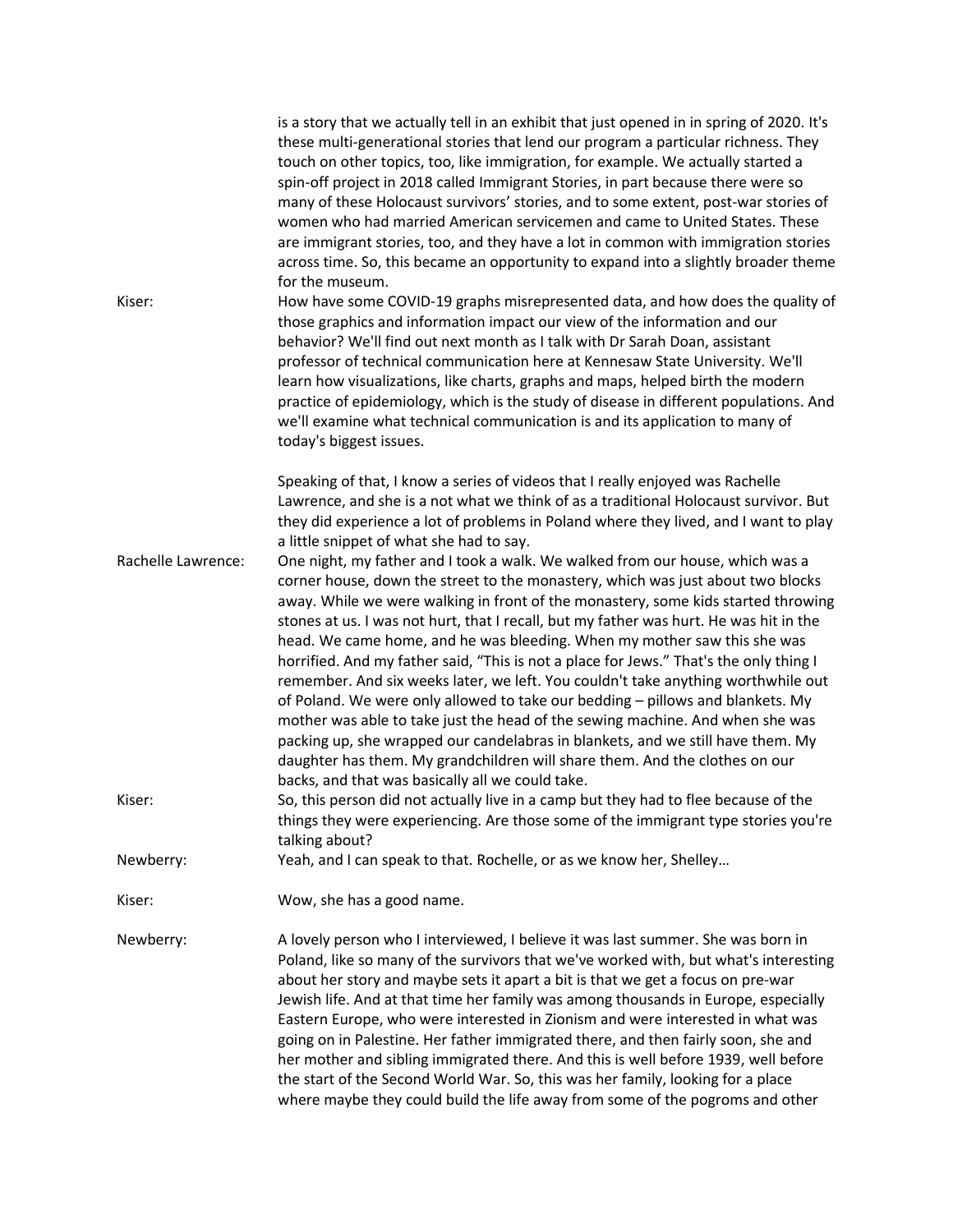|               | anti-Semitic attacks on Jewish communities around where they lived in around that<br>region. Of course, she left family behind - extended family members, grandparents,<br>cousins, many of whom she did not hear from through 1945 or 1946. After the war,<br>and only then, did she know the cost of the Holocaust for her family in particular.<br>Her family was there in Palestine for about two years before they made the<br>decision that they needed to go on to the States, and it was only because they had<br>relatives here that they were able to come. So, there are all of these random things<br>that people's lives hang on. And in Shelley's case, she considers herself lucky to<br>have made it here and to have settled on Long Island, and then later moved down<br>to Georgia. Now she lives here with her daughter, and she's 92 and wonderful.                                                                                                                                                                                                                                                                                                                                  |
|---------------|-----------------------------------------------------------------------------------------------------------------------------------------------------------------------------------------------------------------------------------------------------------------------------------------------------------------------------------------------------------------------------------------------------------------------------------------------------------------------------------------------------------------------------------------------------------------------------------------------------------------------------------------------------------------------------------------------------------------------------------------------------------------------------------------------------------------------------------------------------------------------------------------------------------------------------------------------------------------------------------------------------------------------------------------------------------------------------------------------------------------------------------------------------------------------------------------------------------|
| Kiser:        | Very interesting,                                                                                                                                                                                                                                                                                                                                                                                                                                                                                                                                                                                                                                                                                                                                                                                                                                                                                                                                                                                                                                                                                                                                                                                         |
| Langer:       | I think bringing that up really speaks to the diversity even within the group of<br>people that we've interviewed. Thinking of people that were born in Poland, you<br>mentioned Norbert Friedman before. His story is maybe more what you think of as<br>a traditional Holocaust survivor story. He was in ghettos, and then he was in 11<br>different concentration camps. Then he worked for the US Army after the war and<br>eventually was able to come to the United States. So his story follows that kind of a<br>trajectory. Tosha Schneider is another woman who was born in Poland. She felt<br>that she had experienced very little anti-Semitism before the rise in tensions, right<br>around 1939, just one instance of an anti-Semitic vandalism experienced on her<br>home, and that was it. Her childhood had been very carefree, and then she<br>experienced this as just being very quick and painful. She went through two<br>different ghettos, ended up in a labor camp, lost her entire family, and ended up<br>meeting her husband. He was her English teacher, Fred Schneider, and they both<br>ended up in United States, and came back together and eventually settled here in |
| Kiser:        | Atlanta. So, just even within this one arc, there's a lot of diversity in these stories.<br>I know you also collect other stories from WWII, and I know one of them is                                                                                                                                                                                                                                                                                                                                                                                                                                                                                                                                                                                                                                                                                                                                                                                                                                                                                                                                                                                                                                    |
|               | Homefront workers. I liked this audio from Lee Foringer. I'm gonna play a little bit<br>of her talking about her experience.                                                                                                                                                                                                                                                                                                                                                                                                                                                                                                                                                                                                                                                                                                                                                                                                                                                                                                                                                                                                                                                                              |
| Lee Foringer: | I worked on what they call the fuselage and the jigs. You put on different parts of<br>the plane; they call them gigs. After they were ready to place on the plane, we<br>would get inside. I say we - my friend and I - they let us work together. I loved<br>riveting and she loved the bucking. They had what they call a big bar, a bucking.<br>You'd put that up or down as the rivet went through and that would flatten the<br>rivet. Of course we had inspectors that came by every day before we got off from<br>work to make sure everything was right And so, it was fun. I enjoyed it.                                                                                                                                                                                                                                                                                                                                                                                                                                                                                                                                                                                                        |
| Kiser:        | So, you have a real-life Rosie the Riveter in your collection. Is she the only one, or<br>what are these home front worker stories like?                                                                                                                                                                                                                                                                                                                                                                                                                                                                                                                                                                                                                                                                                                                                                                                                                                                                                                                                                                                                                                                                  |
| Newberry:     | Well, there are many, and that's one of the categories where even early on, we<br>were seeing a lot of opportunity to gather stories from people who had never<br>shared their stories before, who had never even thought of their stories as<br>worthwhile or worthy of sharing. At least, that's how they were saying when I<br>would initially reach out to them. And we've been very lucky, especially with<br>Homefront workers with Rosies. In some cases with men who worked in factories,<br>with kids who contributed in some way on the home front. There are a lot of<br>informal networks. I'll just point to one. You spoke about Ms. Foringer, but another<br>home front worker that we've worked with is Jane Tucker. When she was over 80,<br>she started a chapter of the American Rosie the Riveter Association in her<br>community of Rome, Georgia. It was one of only three or four chapters in our state.<br>She recruited members, people that she had known, other new people. One of my                                                                                                                                                                                          |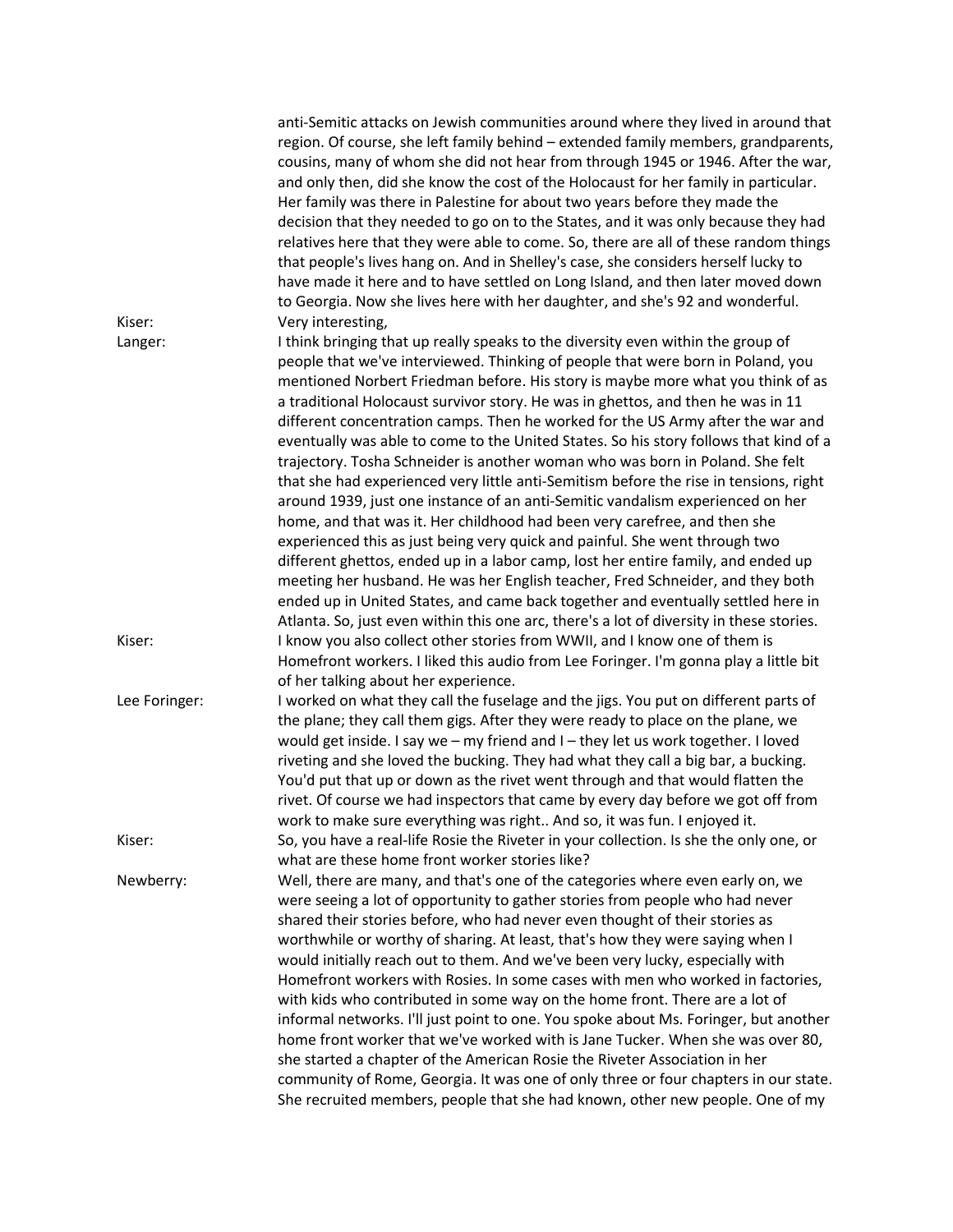|           | favorite stories of working with her and recruiting people – because she would call<br>me on weekly basis to say she had found somebody to help me and I had to come<br>to them right away. One of those was a woman that she was standing in the line<br>with at the bank. It was a woman who just happened to have worked as a janitor at<br>the Bell bomber plant which is now Lockheed here in Marietta and Cobb County.<br>This woman certainly didn't think that she had a story worthy of telling. And it was<br>a process to warm her up to the idea, because you don't want to ever pressure<br>someone. That's not what it's about. But she did ultimately come around and we<br>were thrilled with the interview and we've incorporated her story into exhibits here<br>at the museum. I think at the time, nobody in her family really knew about it. She<br>was a 92-year-old living on her own. She was fine. She could handle the whole<br>thing. But then after she passed away a couple of years ago, we got a call from one<br>of her granddaughters. They had found her interview online in the archives. And at<br>that point the views of the video just shot up. It was all of her extended family<br>finding this video for the first time, I think, and really connecting with their<br>grandmother/great-grandmother in a new way. It was a fulfilling moment for all of<br>us to see it live on in that way.                                                                                                                                                                                                                                                                                                                                                                                                                         |
|-----------|----------------------------------------------------------------------------------------------------------------------------------------------------------------------------------------------------------------------------------------------------------------------------------------------------------------------------------------------------------------------------------------------------------------------------------------------------------------------------------------------------------------------------------------------------------------------------------------------------------------------------------------------------------------------------------------------------------------------------------------------------------------------------------------------------------------------------------------------------------------------------------------------------------------------------------------------------------------------------------------------------------------------------------------------------------------------------------------------------------------------------------------------------------------------------------------------------------------------------------------------------------------------------------------------------------------------------------------------------------------------------------------------------------------------------------------------------------------------------------------------------------------------------------------------------------------------------------------------------------------------------------------------------------------------------------------------------------------------------------------------------------------------------------------------------------------------------------------------------------------|
| Kiser:    | That's awesome. So you are not only educating the general public but giving<br>something special to the families of these people. How are these stories used after                                                                                                                                                                                                                                                                                                                                                                                                                                                                                                                                                                                                                                                                                                                                                                                                                                                                                                                                                                                                                                                                                                                                                                                                                                                                                                                                                                                                                                                                                                                                                                                                                                                                                             |
| Langer:   | you record them? What do you do with them? How are they making an impact?<br>These stories have multiple lives. In the most traditional archival aspect, they are all<br>stored at the KSU archives in their complete video format. We create transcripts, so<br>that the videos are accessible to people who might prefer to read, rather than listen<br>for a variety of reasons. That also helps with research. Having those written<br>transcripts that have timestamps associated with them can help someone from,<br>another institution who might be looking at airplane manufacturer and women's<br>experiences, and we have a lot of stories that might support that. But we are a<br>museum with an educational mission. So, one of the things that we do with these<br>interviews is create clips that we share through our website that relate to a variety<br>of themes that are of interest to educators, and that meet standards in social<br>studies. We actually worked with educators to come up with exactly what themes<br>we should be focusing on in order to be of most use to them and their students.<br>That's another access point. Then for me as the curator, I'm always interested in<br>how these stories can support exhibitions and public programs at the museum. So,<br>when I first came on board back in 2015, it was the Legacy series that I was most<br>excited about in terms of being able to incorporate it into exhibitions. The first<br>exhibit that I worked on with James was Georgia Journeys, which is really the heart<br>of that, the story of veterans, home front workers and Holocaust survivors who all<br>recorded Legacy series oral histories, and who eventually came to call Georgia their<br>home. You get this linkage for them, but also this tremendous diversity among their<br>experiences. |
| Kiser:    | When you talk about students, why is it so important that students, in particular,<br>learn about this time period and hear these stories?                                                                                                                                                                                                                                                                                                                                                                                                                                                                                                                                                                                                                                                                                                                                                                                                                                                                                                                                                                                                                                                                                                                                                                                                                                                                                                                                                                                                                                                                                                                                                                                                                                                                                                                     |
| Newberry: | Well that's a great question, and I think it's the thing that motivates us on a day-to-<br>day basis. There are practical requirement of the Georgia Standards of Excellence<br>here in our wonderful public schools, for students, especially in the fifth and sixth<br>grade who are first learning about some of these big topics, if they weren't<br>interested in already reading about it at home. But aside from that, the way to<br>connect with the past obviously is to meet history face-to-face, what we say here at                                                                                                                                                                                                                                                                                                                                                                                                                                                                                                                                                                                                                                                                                                                                                                                                                                                                                                                                                                                                                                                                                                                                                                                                                                                                                                                               |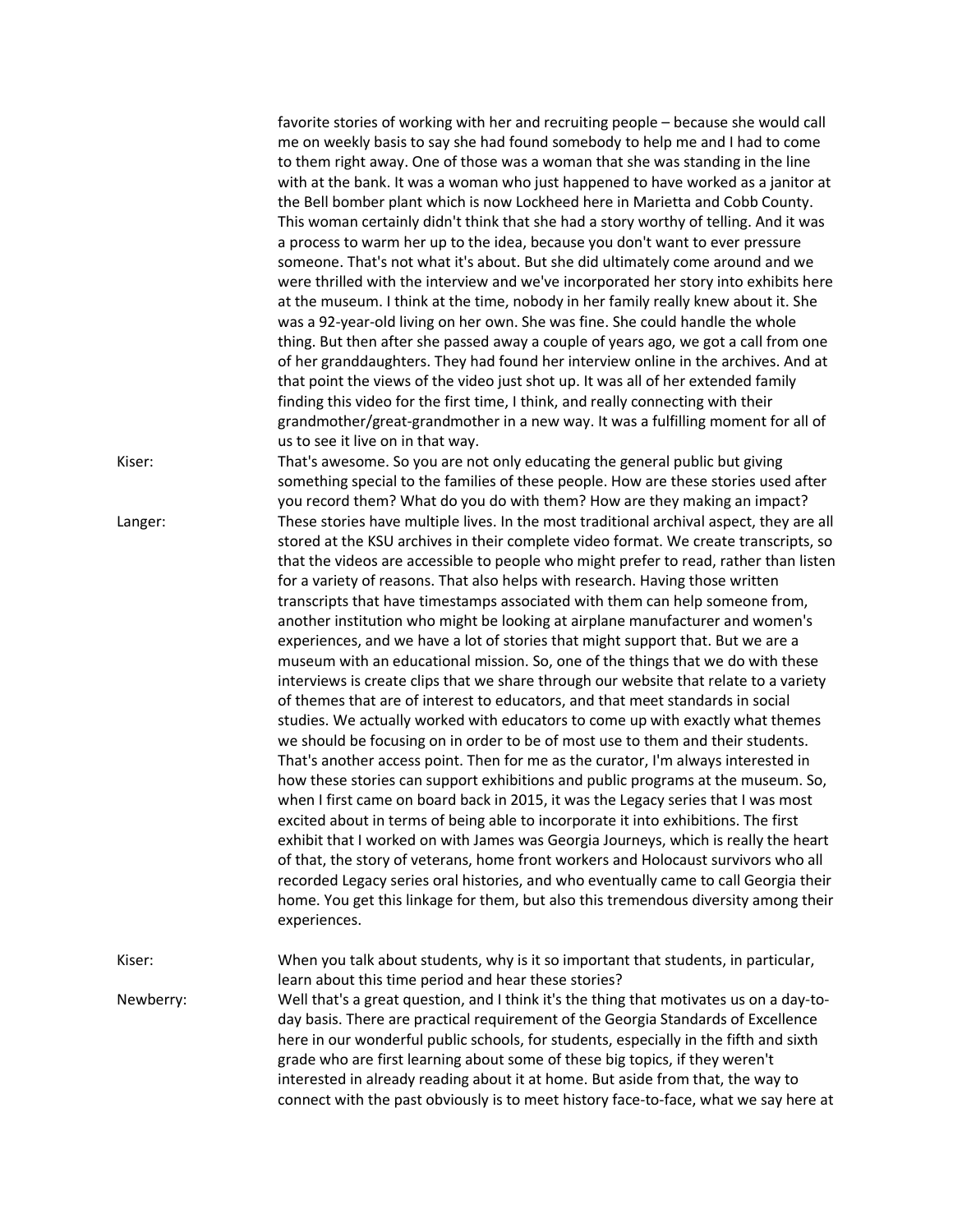|           | the museum. And through these oral history interviews, especially in video form,<br>we feel that students can make that human connection to events that are<br>overwhelming - WWII and the Holocaust. If you think about the Holocaust that's<br>1933 to 1945 - those are the dates that many academic institutions and scholars<br>use - that's longer than the life of a fifth grader. So, if they were living at that time,<br>that's just what they would know. It's not something that is inevitable. It's not<br>something that's preordained. It's something that was happening on a day-to-day<br>basis with the choices of individuals and governments.                                                                                                                                                                                                                                                                                                                                                                                                                                                                                                                                                                                                                                                                                                                                         |
|-----------|----------------------------------------------------------------------------------------------------------------------------------------------------------------------------------------------------------------------------------------------------------------------------------------------------------------------------------------------------------------------------------------------------------------------------------------------------------------------------------------------------------------------------------------------------------------------------------------------------------------------------------------------------------------------------------------------------------------------------------------------------------------------------------------------------------------------------------------------------------------------------------------------------------------------------------------------------------------------------------------------------------------------------------------------------------------------------------------------------------------------------------------------------------------------------------------------------------------------------------------------------------------------------------------------------------------------------------------------------------------------------------------------------------|
| Langer:   | We often talk about how people shape history, even as the circumstances that they<br>live in shaped their lives. It affects the decisions that they can make, the<br>opportunities that are available to them, the external forces that they have to<br>respond to. Understanding those very human processes of decision-making and<br>response, that's really hard to get from looking at a battle map or even hearing<br>famous speeches by people like Roosevelt or Churchill. It comes through when you<br>learn about a young child, let's say who grew up on a farm in Georgia, whose<br>parents are sharecroppers. Would that person have ever thought that they would<br>end up fighting on tiny islands in the middle of the Pacific Ocean? Or if you grew up<br>in a segregated community would you ever have thought that you would be<br>interacting on a professional basis with someone who was not the same race as you<br>and meeting people who are different religions? This juxtaposition that happens,<br>really comes through in these personal interviews, and it can make it a lot easier for<br>students to relate to the past and to also understand that they might live through<br>momentous moments. We don't necessarily know what they're going to be,<br>although I have joked with my own children, "They're going to ask you what it was<br>like to live during COVID." |
| Kiser:    | That's right; we've got the pandemic. They're going to be doing oral histories when<br>they're 99 about the pandemic."                                                                                                                                                                                                                                                                                                                                                                                                                                                                                                                                                                                                                                                                                                                                                                                                                                                                                                                                                                                                                                                                                                                                                                                                                                                                                   |
| Newberry: | I would just add to that when I was learning about this I certainly had an interest in<br>history, but I associated wars with battles. If I was eight years old and the History<br>Channel was on it, it was about the battles in WWII. That's what you saw. But what<br>really drew me in, especially as I got older, as I started researching and as I did<br>interviews in this in this job in particular, I was moved by the social change that was<br>brought about by WWII. More than anything, that's what people talk about, or at<br>least that's what their experiences reflect - the major social change brought about<br>by this war. It's a defining moment. Even though it was playing out over years, it's a<br>defining moment in U.S. and world history.                                                                                                                                                                                                                                                                                                                                                                                                                                                                                                                                                                                                                                |
| Kiser:    | Yeah, and I like the fact that you have so many different perspectives on this, so<br>that the kids can see how it impacted everyone and changed lives across the United<br>States, across the whole world. How do you find the people that you interview? You<br>were telling us about your really go-getter recruiter that you have that's one of<br>your stories, but how else do you go about getting stories from people?                                                                                                                                                                                                                                                                                                                                                                                                                                                                                                                                                                                                                                                                                                                                                                                                                                                                                                                                                                           |
| Newberry: | Well, I can speak to starting out with the program. It was people like Jane Tucker<br>and others who knew folks and who felt that it was important that their stories<br>were told who helped us overcome that initial hurdle of, "Well, does it even<br>matter? What can I add, or what do I have to tell? It's the soldiers in the battles that<br>most important." We had individuals like Jane who recruited for us who already<br>had working groups of home front workers. We also made connections with other<br>institutions that had veterans roundtables, and if they didn't have the capacity to<br>do the interviews in audio or video we would take on that because we had the<br>capacity to do so and to preserve the interviews permanently. So in some cases                                                                                                                                                                                                                                                                                                                                                                                                                                                                                                                                                                                                                            |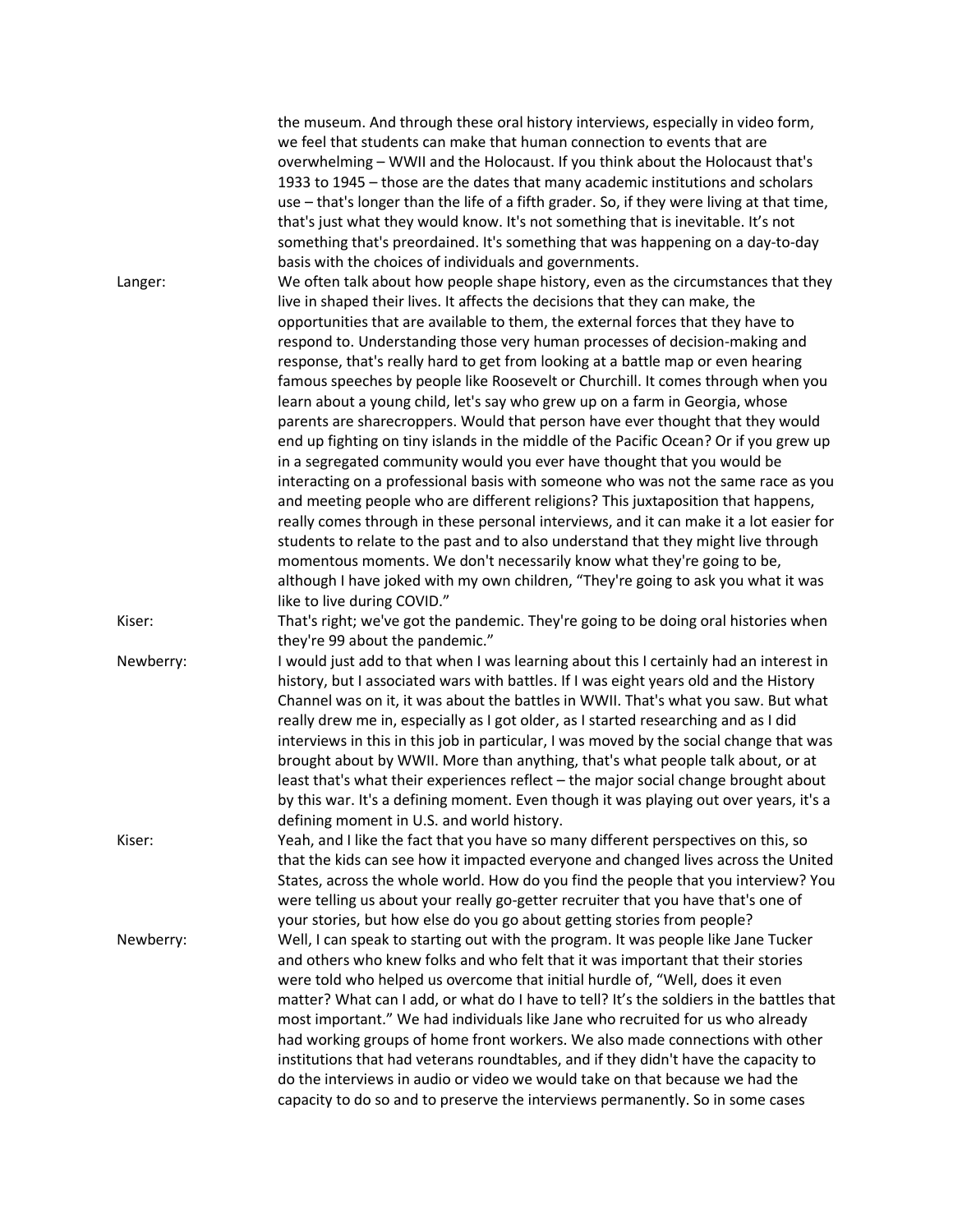|           | someone would call or I might go give a presentation Kiwanis Club or another local<br>group and tell them about what we were doing and get some names. Or I'd get a<br>call later on. It was piecemeal at the start, but that was a moderate pace that we<br>could handle as we were doing the other work of education at the museum. That's<br>how it started.                                                                                                                                                                                                                                                                                                                                                                                                                                                                                                                                                                                                                                                                                                                                                                                                                                        |
|-----------|--------------------------------------------------------------------------------------------------------------------------------------------------------------------------------------------------------------------------------------------------------------------------------------------------------------------------------------------------------------------------------------------------------------------------------------------------------------------------------------------------------------------------------------------------------------------------------------------------------------------------------------------------------------------------------------------------------------------------------------------------------------------------------------------------------------------------------------------------------------------------------------------------------------------------------------------------------------------------------------------------------------------------------------------------------------------------------------------------------------------------------------------------------------------------------------------------------|
| Adina:    | People have also been, in some ways, inspired by just coming into the museum and<br>seeing what we do with the oral histories. There can be a certain amount of<br>skepticism, like "I don't know that I want my story recorded for posterity." But<br>when they see, hopefully that kind of sensitivity and nuance, where we honor<br>people's lives, but we also provide context for where they fit. We've had people<br>decide to share their larger family stories with us. And, to that end, I will also note<br>that we launched one of our traveling exhibits last year called WWII: The War That<br>Changed the World. It is specifically geared toward older adults. So that's an exhibit<br>that will be going on display at community centers or assisted living communities.<br>We're hoping to use that as an additional kind of recruitment tool to try to gather<br>as many of these stories that we can.                                                                                                                                                                                                                                                                               |
| Kiser:    | But that's very interesting. I like all the ways you go about it, in many different ways<br>that sounds like it. So, if somebody is listening to our podcast and they think, Oh, I<br>have a story I think that would be good for this, what can they do?                                                                                                                                                                                                                                                                                                                                                                                                                                                                                                                                                                                                                                                                                                                                                                                                                                                                                                                                              |
| Adina:    | First thing they can do is email me or call the museum.                                                                                                                                                                                                                                                                                                                                                                                                                                                                                                                                                                                                                                                                                                                                                                                                                                                                                                                                                                                                                                                                                                                                                |
| Kiser:    | Call the museum, and they can put you put them in touch with you?                                                                                                                                                                                                                                                                                                                                                                                                                                                                                                                                                                                                                                                                                                                                                                                                                                                                                                                                                                                                                                                                                                                                      |
| Adina:    | Yes.                                                                                                                                                                                                                                                                                                                                                                                                                                                                                                                                                                                                                                                                                                                                                                                                                                                                                                                                                                                                                                                                                                                                                                                                   |
| Kiser:    | Now I know you get some of our KSU students here involved through internships.<br>So what do interns, what would our students do to help you guys out? And what do<br>they learn from it?                                                                                                                                                                                                                                                                                                                                                                                                                                                                                                                                                                                                                                                                                                                                                                                                                                                                                                                                                                                                              |
| Newberry: | Well, they do a variety of things in the internships. We try to craft internships with<br>students' long-term goals in mind. So, we have a number of different internships<br>available including educational internships where they can do tours and write tours<br>scripts and work with students here at the museum, or virtually now. We also have<br>curatorial internships, which, of course, Adina can speak more to. We have oral<br>history internships in which they might transcribe an interview, sort of get some of<br>the nitty gritty part of oral history work under their belt. But also maybe take a<br>person's story and create an online exhibit out of it or an onsite exhibit here. So,<br>there are a lot of different internship opportunities for history majors, but also<br>education majors, anthropology majors, foreign Language majors, if we're<br>translating certain interviews, if we have those folks that we've interviewed for<br>whom English is not their first language, which is many of them. Sometimes we<br>need to translate some portions of the interview, so a lot of different ways for a lot<br>of different students and majors to work with us. |
| Langer:   | And we also, just to note, have special projects internships. James' role has evolved.<br>Our museum is part of Museums, Archives and Rare Books, which does work in the<br>KSU community and also in wider communities. So, there are many opportunities.                                                                                                                                                                                                                                                                                                                                                                                                                                                                                                                                                                                                                                                                                                                                                                                                                                                                                                                                             |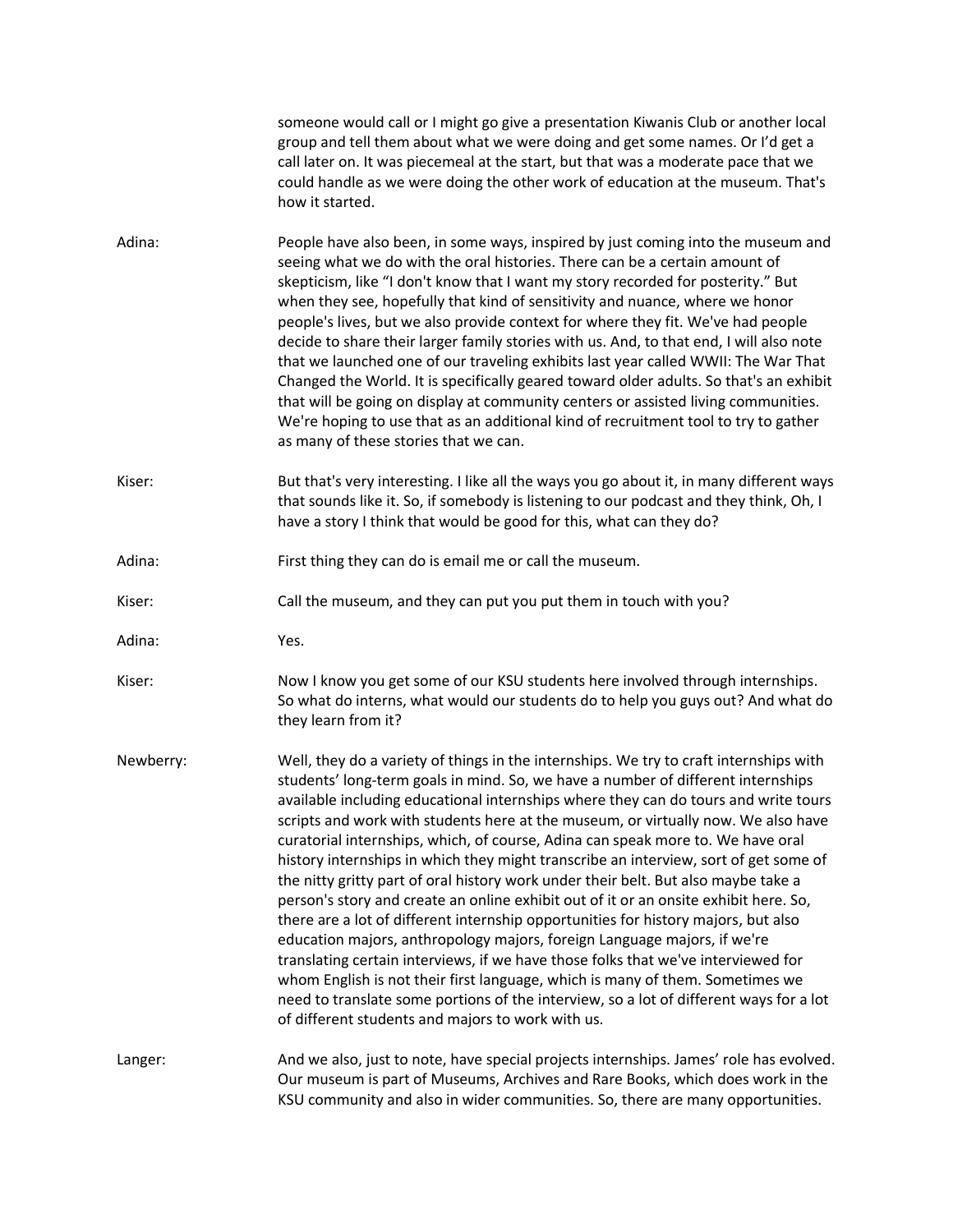|              | We're also very interested in accessibility. We've been attempting to try to make<br>our offerings available to people who prefer to listen, let's say, rather than read.<br>And that's another opportunity, where students can work with us to create audio<br>guides, for example, of all of our exhibit materials.                                                                                                                                                                                                                                                                                                                                                                                                                                                                                                            |
|--------------|----------------------------------------------------------------------------------------------------------------------------------------------------------------------------------------------------------------------------------------------------------------------------------------------------------------------------------------------------------------------------------------------------------------------------------------------------------------------------------------------------------------------------------------------------------------------------------------------------------------------------------------------------------------------------------------------------------------------------------------------------------------------------------------------------------------------------------|
| Kiser:       | Oh wow! A lot of ways for them to get involved in and really learn hands on, which<br>we love here in the college. We love hands-on learning, experiential learning. It<br>sounds like there's a lot of that going on there.                                                                                                                                                                                                                                                                                                                                                                                                                                                                                                                                                                                                     |
| Newberry:    | Absolutely. I think our hope is that every single project, that what every single<br>intern works on will be the consumable for the public or for students in some way.                                                                                                                                                                                                                                                                                                                                                                                                                                                                                                                                                                                                                                                          |
| Kiser:       | Awesome. So, what's next for you? You've done a lot. You're very busy, but what's<br>in the future for the museum?                                                                                                                                                                                                                                                                                                                                                                                                                                                                                                                                                                                                                                                                                                               |
| Langer:      | We are current currently working on an exhibit called Anne Frank in Translation,<br>which looks at the reasons why Anne Frank is such a prominent icon. It goes<br>through the lack of inevitability as to why her story is known by everyone. But<br>interestingly, this has also been an opportunity for us to engage our Oral History<br>Program. Right before the start of the pandemic shutdowns, we had the<br>opportunity to interview two different men whose families were from the<br>Netherlands. One who was a small child during the Nazi occupation, and one who<br>was born right after the war. So even though we're creating this exhibit which is<br>about Anne Frank, this very well-known public figure, we are connecting it to local<br>Georgia stories which are also WWII stories.                       |
| Kiser:       | Very interesting. We all learned about Anne Frank in school, right? I'm intrigued to<br>look at your exhibit when it's ready. I remember you telling me something about<br>shipbuilding in Georgia, and you're doing some research on that, also?                                                                                                                                                                                                                                                                                                                                                                                                                                                                                                                                                                                |
| Langer:      | Yeah, we love to partner with other institutions around the state and in some cases<br>across the country. We have the beginnings of a project where we will be working<br>with the Coastal Georgia Historical Society and the National WWII Homefront<br>Museum on St. Simons Island, right outside of Savannah and Brunswick, which was<br>a center for shipbuilding during WWII. Our own Jane Tucker was one of the<br>workers. She worked as a rod welder. We've also made a connection with the<br>National Rosie the Riveter Historical Site, And that's part of the National Park<br>Service in Richmond, California. So, what we're hoping to produce is this bi-coastal<br>exhibit about shipbuilding, and we'll be doing oral histories with some of the people<br>who remember that time, right on the Georgia coast, |
| Kiser:       | Oh wow, I didn't even know we were big ship builders here in Georgia, so I've<br>learned something already. Can't wait to see how that turns out. You know as an<br>ending here, I'd love to play something - one of the oral histories from Murray Lynn<br>about why he wants to be remembered. So, let's listen to that.                                                                                                                                                                                                                                                                                                                                                                                                                                                                                                       |
| Murray Lynn: | My daughter, my oldest daughter, her name is Roberta. I took my oldest daughter<br>to Auschwitz to give her a feel of where I've been and what we went through, a feel<br>about our history. She was deeply moved. And she said to me, "Dad, how would<br>you like to be remembered? How would your generation like to be remembered?"                                                                                                                                                                                                                                                                                                                                                                                                                                                                                           |